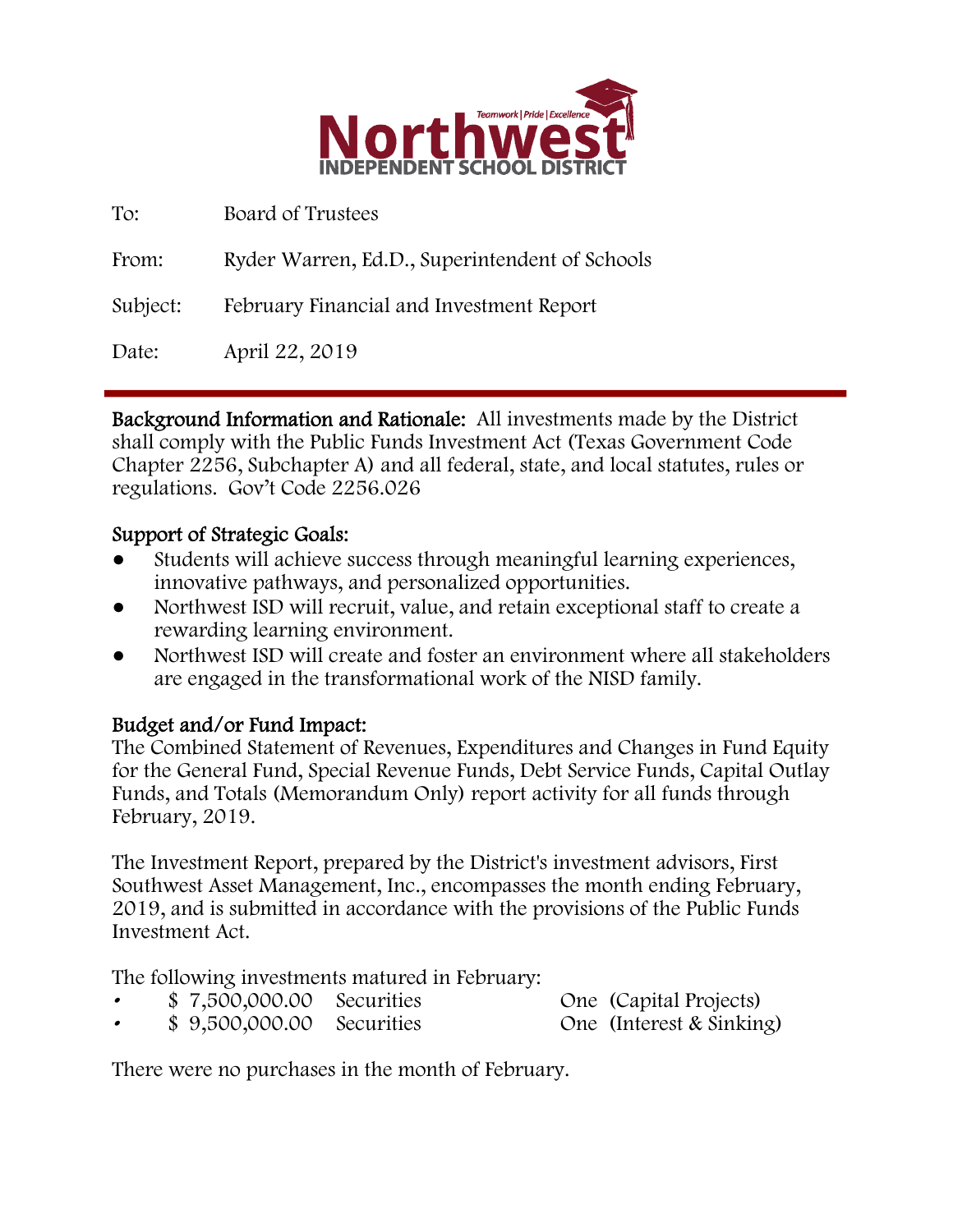Investments for the District's General Fund, Debt Service Funds, Capital Projects Funds, and Internal Service Funds total \$257,685,545.57 as of February 28, 2019.

|                            | Yield          |                  |
|----------------------------|----------------|------------------|
| Fund                       | to<br>Maturity | Market Value     |
| General Fund               | 2.397%         | \$176,932,553.99 |
| Special Revenue Funds      | 2.397%         | 168,383.71       |
| Debt Service Funds         | 2.397%         | 31,950,486.77    |
| Capital Projects AFB Funds | 2.397%         | 46,514.39        |
| Capital Projects Funds     | 2.403%         | 48,587,606.71    |
| Total                      | 2.398%         | \$257,685,545.57 |

Board Policy states that, "The investment portfolio shall be diversified in terms of investment instruments, maturity scheduling, and financial institutions to reduce risk of loss resulting from over concentration of assets in a specific class of investments, specific maturity, or specific issuer."

# Investment Instruments and Financial Institutions



| Portfolio Composition by Security Type | Portfolio Composition by Issuer |
|----------------------------------------|---------------------------------|
|                                        |                                 |

| Treasury                         | 9%    | Treasury    | 9%    |
|----------------------------------|-------|-------------|-------|
| Local Government Investment Pool | 77%   | TexPool     | 77%   |
| Bank Deposit                     | 12%   | Compass     | 12%   |
| Agency Bullet                    | $O\%$ | <b>FHLB</b> | $O\%$ |
| Agency Disco                     | $O\%$ | <b>FNMA</b> | $O\%$ |
| Certificates of Deposit          | 2%    | Greenbank   | 2%    |

| Portfolio Composition by Issuer |       |
|---------------------------------|-------|
| Treasury                        | 9%    |
| TexPool                         | 77%   |
| Compass                         | 12%   |
| <b>FHLB</b>                     | $O\%$ |
| <b>FNMA</b>                     | $O\%$ |
| Greenbank                       | 2%    |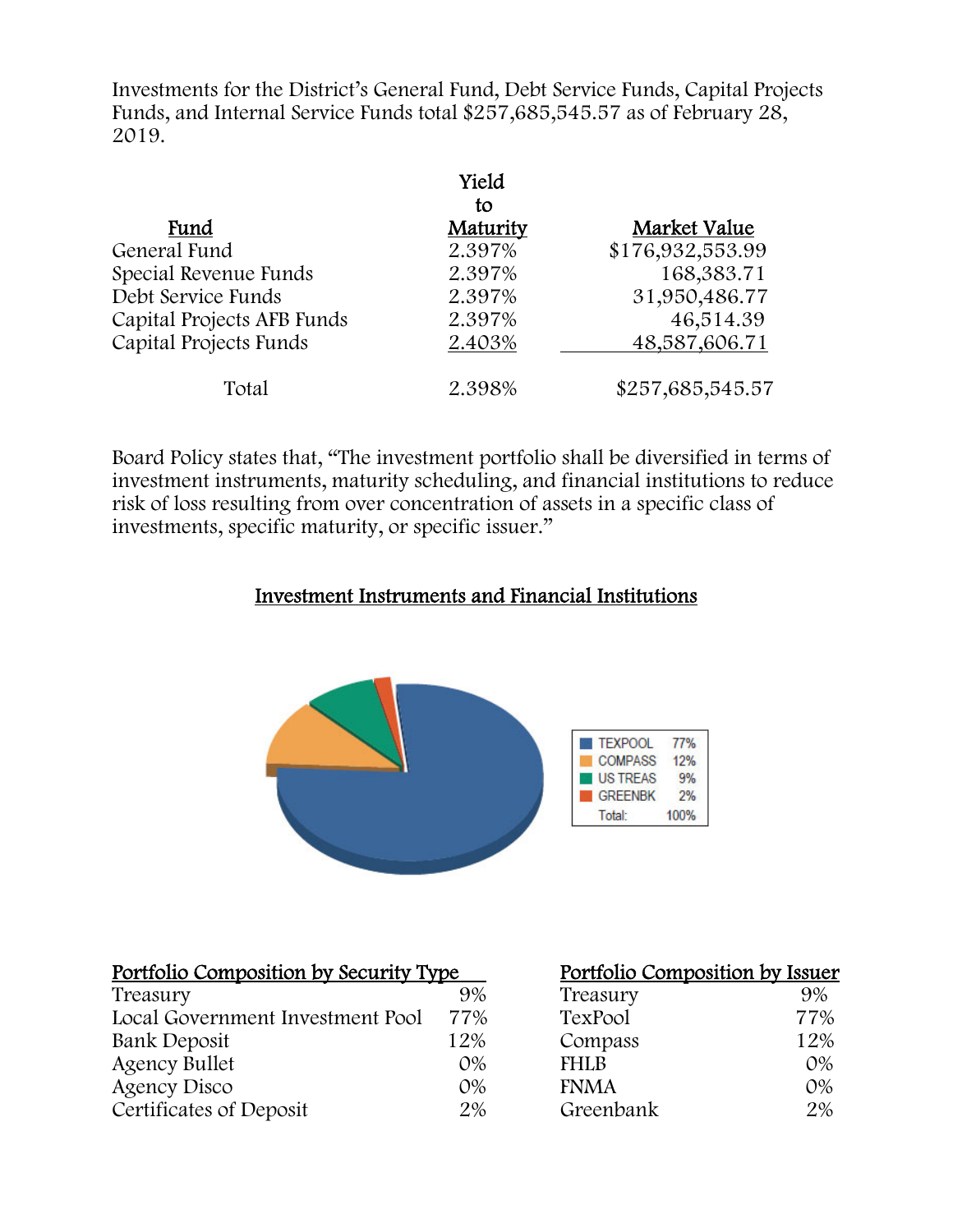

# Maturity Schedule

| Overnight      | 89% | \$230,228,745.57 |
|----------------|-----|------------------|
| $0 - 3$ Months | 11% | \$27,456,800.00  |
| $3-6$ Months   | %   |                  |
| $6-12$ Months  | %   |                  |

#### Benchmark Comparison



Note 1: CMT stands for Constant Maturity Treasury. This data is published in Federal Reserve Statistical Release H.15 and represents an average of all actively traded Treasury securities having that time remaining until ma

Note 2: Benchmark data for TexPool is the monthly average yield.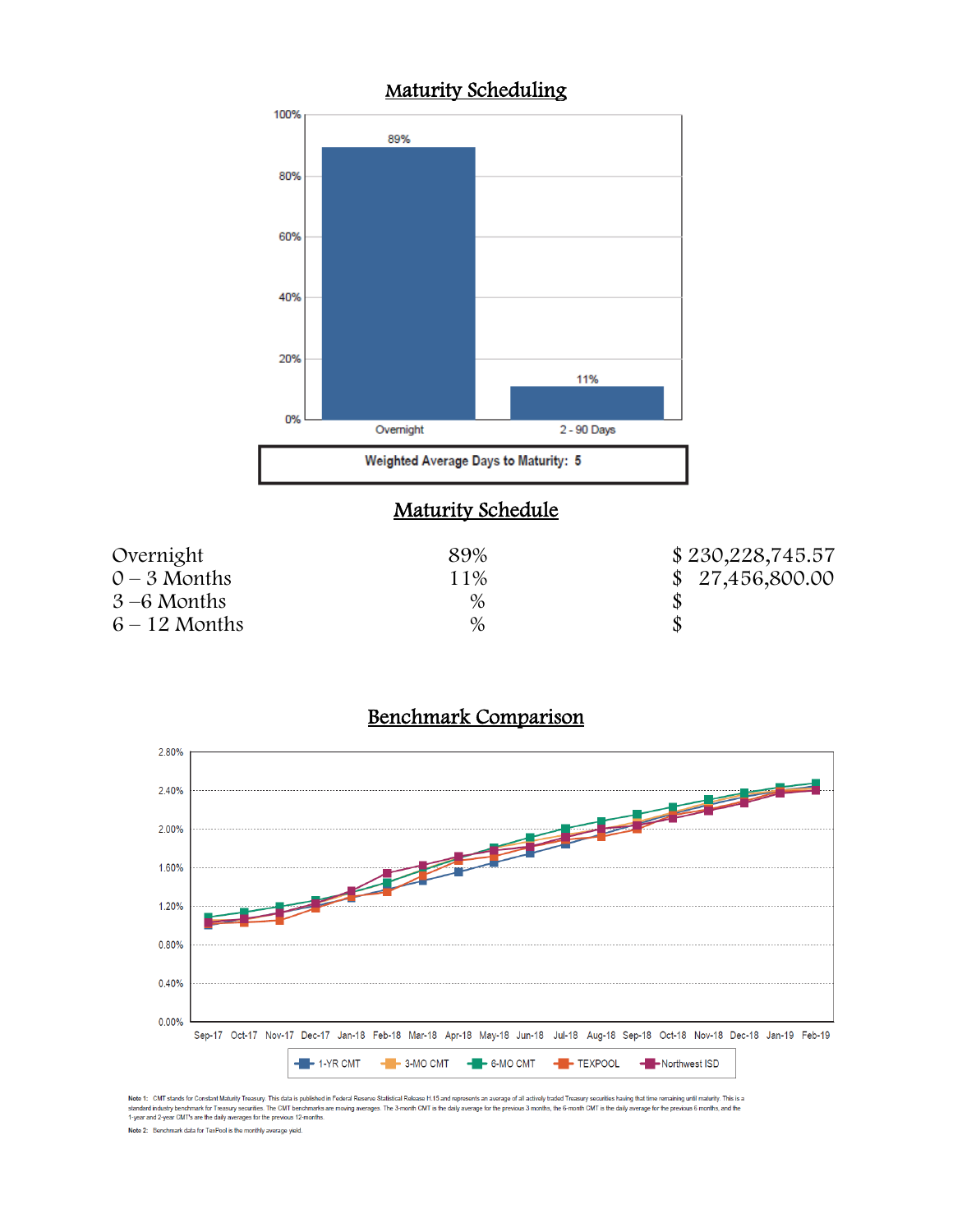

# A TexPool Monthly Newsletter: March 2019

# Economic and Market Commentary: Stopping the pendulum's swing March 1, 2019

"Patience." Federal Reserve Chair Jerome Powell has been using this word lately as if trying to quiet kids in the back seat of a car who are repeatedly asking, "Are we there yet?"

But his mantra is really more about him than investors—an attempt to check the market volatility he largely created by vacillating in the fourth quarter of 2018. While inconsistency can spook investors, swinging like a pendulum from hawkish to dovish is actually worse because it suggests a reversal is coming. We think Powell wants to let time pass to calm the markets before making the next hike, which we still think will come later in 2019.

Our reasoning is that economic and political uncertainties likely will resolve positively. Don't let the fourth-quarter slowdown in GDP growth fool you. Consumer spending was still solid, and business investment accelerated. This year, housing is showing signs of improvement and the job market remains robust, so much so it has the potential to (finally) push up wages and become inflationary. With trade talks with China proceeding well, recession fears receding and Brexit soon to be behind us one way or another, upside surprises are possible, if not probable.

Not that we expect any surprises at the Federal Open Market Committee meeting this month. Powell already has mentioned that clarity on the future of the balance sheet runoff is forthcoming, so that will probably be announced. That's a central part of policymakers' desire to have the federal funds rate be the only